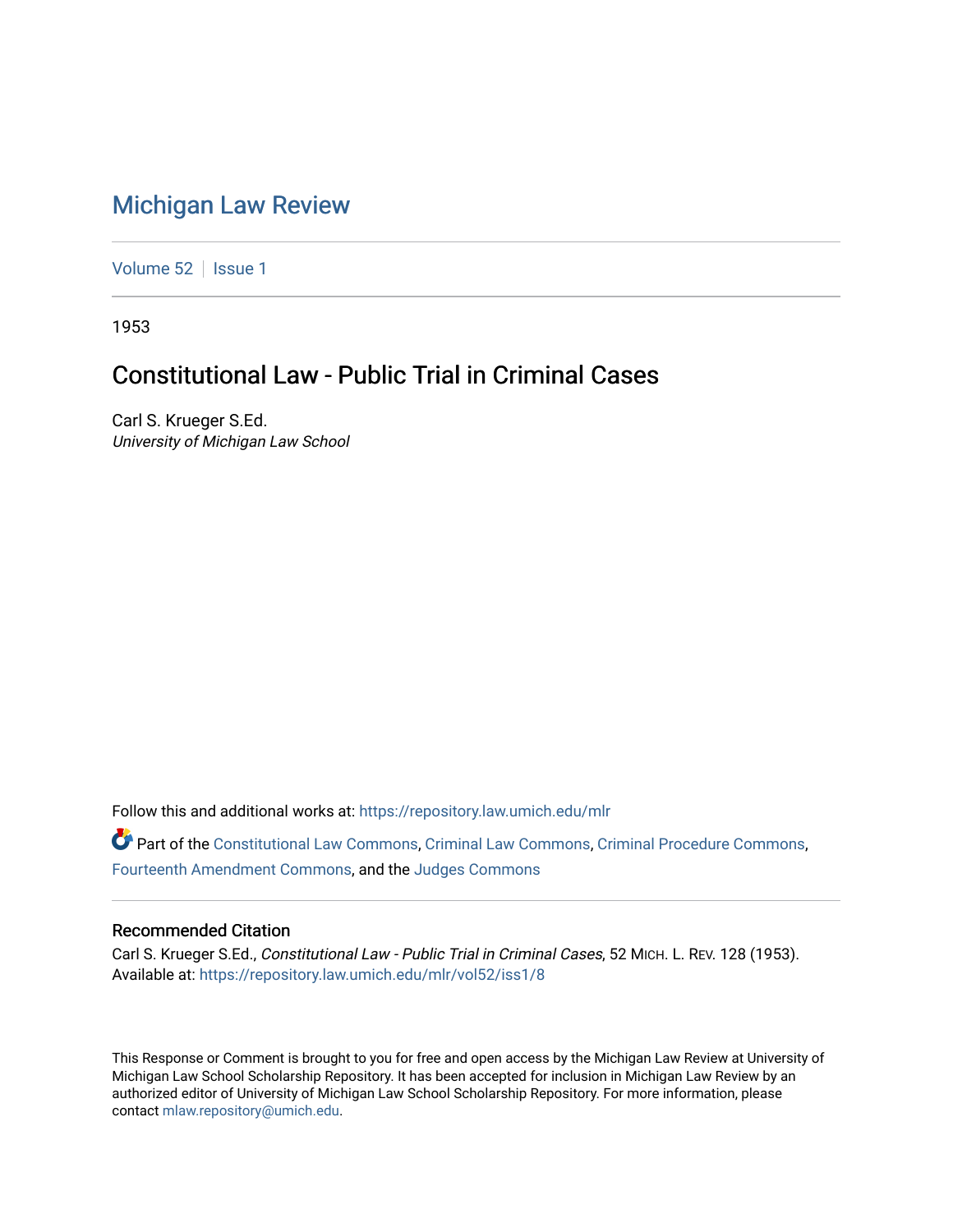CONSTITUTIONAL LAW — PUBLIC TRIAL IN CRIMINAL CASES — The criminal trial has been traditionally open to the public in Anglo-Saxon procedure,<sup>1</sup> as it was in Roman and other civilized societies of an earlier time.<sup>2</sup> The public trial of today, however, has been subjected to considerable criticism on the ground that there is a tendency for criminal trials to degenerate into public spectacles, frequently interrupting the orderly procedure of justice, and not infrequently actually prejudicing the accused.<sup>3</sup> If no useful purpose is served by the pres-

20 Hope, "Officiousness," 15 CoRN. L.Q. 205 at 239 (1930).

21 2 JoNES, MORTGAGES 572 (1928).

22Bartels v. Seefus, 132 Neb. 841, 273 N.W. 485 (1937); Snow v. Arnold, 132 Fla. 435, 181 s. 7 (1938).

23 Other cases involving the self-interest justification include the discharge of tax liens by mortgagees, De Haven v. Roscon Building & Loan Assn., 107 Pa. Super. 459, 164 A. 69 (1933), and cases collected in 61 A.L.R. 587 at 601 (1929) and 106 A.L.R. 1212 at 1217 (1937); and the discharge by a wife of liens on her husband's property, Elmora & West End Building & Loan Assn. v. Dancy, 108 N.J. Eq. 542, 155 A. 796 (1931); Moody v. Isselstein, 106 Wash. 294, 179 P. 855 (1919).

<sup>1</sup> In re Oliver, 333 U.S. 257, 68 S.Ct. 499 (1948); Radin, "The Right to a Public Trial," 6 TEMP. L.Q. 381 (1932).

<sup>2</sup> JOLOWICZ, HISTORICAL INTRODUCTION TO ROMAN LAW 318-327, 407-409 (1932). 3 Radin, "The Right to a Public Trial," 6 TEMP. L.Q. 381 (1932).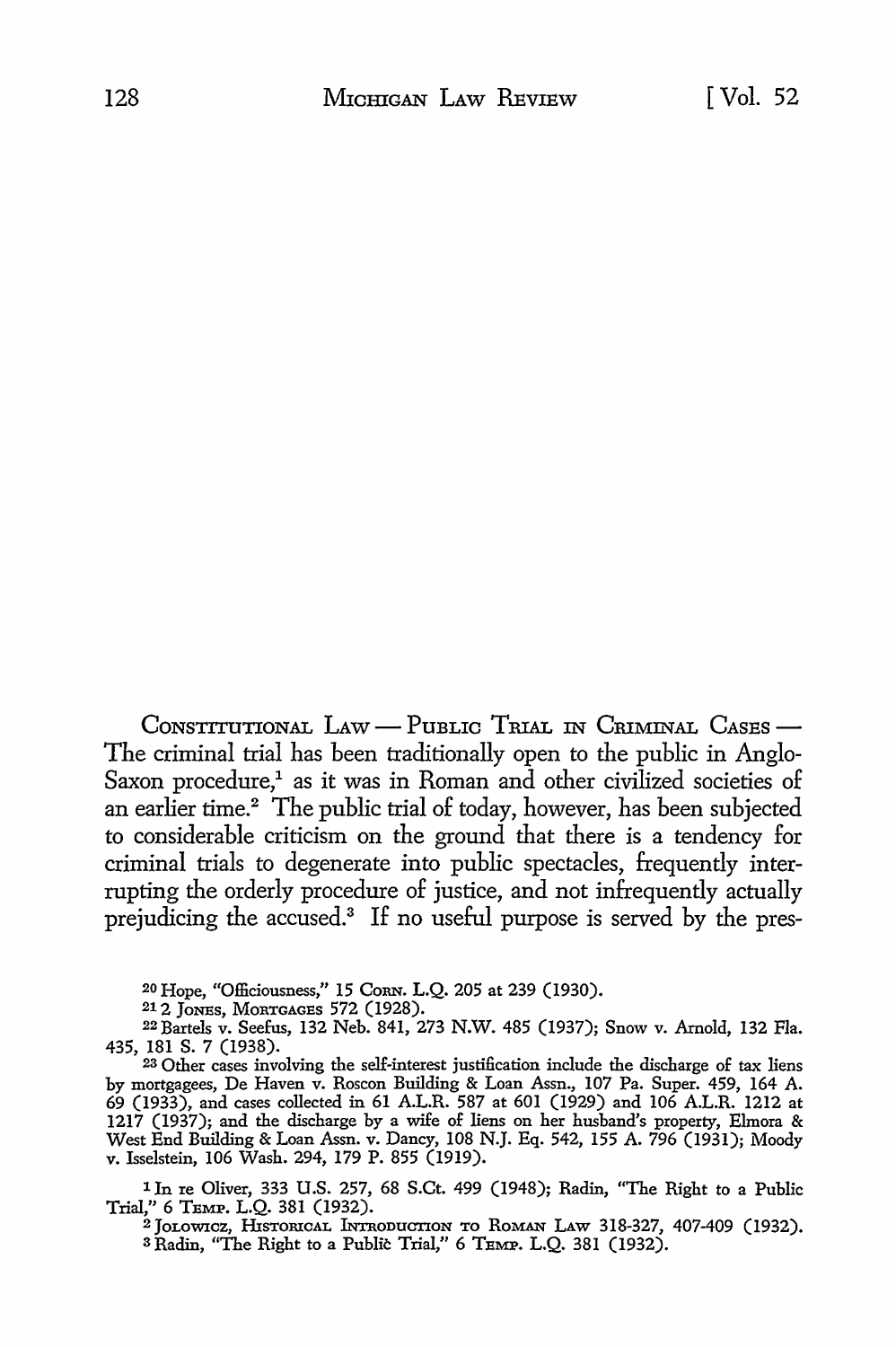ence of the idle public during the deadly serious determination of guilt or innocence, should not the judge, subject to the right of admittance of any whom the accused desires in attendance, be allowed to exclude all who have no special interest in the proceeding?<sup>4</sup> This comment will consider that question.

## I. *Right of the General Public to Attend Criminal Trials*

Although historically the public trial did not seem to develop out of any particular solicitude for the person on trial, $5$  the popular conception today is that the right of a public trial exists primarily for the benefit of the accused, and that the incidental observer attends not as a matter of right but as a matter of courtesy.<sup>6</sup> Some extremists have gone so far as to urge that the judge, with the consent of the accused and the prosecutor, may arbitrarily exclude spectators from the entire proceedings.<sup>7</sup> While there certainly are cases supporting the premise that incidental attendance may be barred if the accused waives his right to a public trial,<sup>8</sup> the same courts recognize that the people do have an interest in seeing that such proceedings are kept public.<sup>9</sup> It does not appear that any courts have granted requests to exclude the public unless such exclusion was felt necessary in the interest of justice.<sup>10</sup> Though there is no specific constitutional safeguard protecting the public from arbitrary exclusion,<sup>11</sup> ordinarily all who desire to attend a criminal trial are entitled to be admitted as long as there are facilities available,<sup>12</sup> and, despite a few indiscreet statements to the

<sup>4</sup>In exclusion orders it is usual practice *to* except persons the accused requests *to* have in attendance, and persons having a legitimate interest in the proceedings are entitled to remain as a matter of right. Beauchamp v. Cahill, 297 Ky. 505, 180 S.W. (2d) 423 (1944).

<sup>5</sup>43 CAsB AND CoMMBNT No. 3, p. 8 (1937).

<sup>6</sup>The view seems *to* stem primarily from a statement by Cooley referring only to constitutional provisions and not considering common law custom. Coolex, Constitutional TIONAL LIMITATIONS, 8th ed., 647 (1927). It does not follow, as some have assumed, that there is no public interest worthy of protection.

<sup>7</sup>LeViness, "Crime News," 66 U.S. L. REv. 370 at 371 (1932).

s United States v. Sorrentino, (3d Cir. 1949) 175 F. (2d) 721. Failure to object to an exclusion order has been held to constitute a waiver. Keddington v. State, 19 Ariz. 457, 172 P. 273 (1918). *Contra:* State v. Hensley, 75 Ohio St. 255, 79 N.E. 462 (1906).

<sup>9</sup>United States v. Kohli, (3d Cir. 1949) 172 F. (2d) 919.

10 Green v. State, 135 Fla. 17, 184 S. 504 (1938).

11 One court has indicated that the state constitutional provision guaranteeing public trial is a safeguard meant to protect the public as well as the accused. State v. Keeler, 52 Mont. 205, 156 P. 1080 (1916).

12 Daubney v. Cooper, 5 Man. & Ry. 314, 10 B. & C. 237, 109 Eng. Rep. 438 (1829). Recovery allowed in assanlt action against defendants who ejected plaintiff pursuant to court order.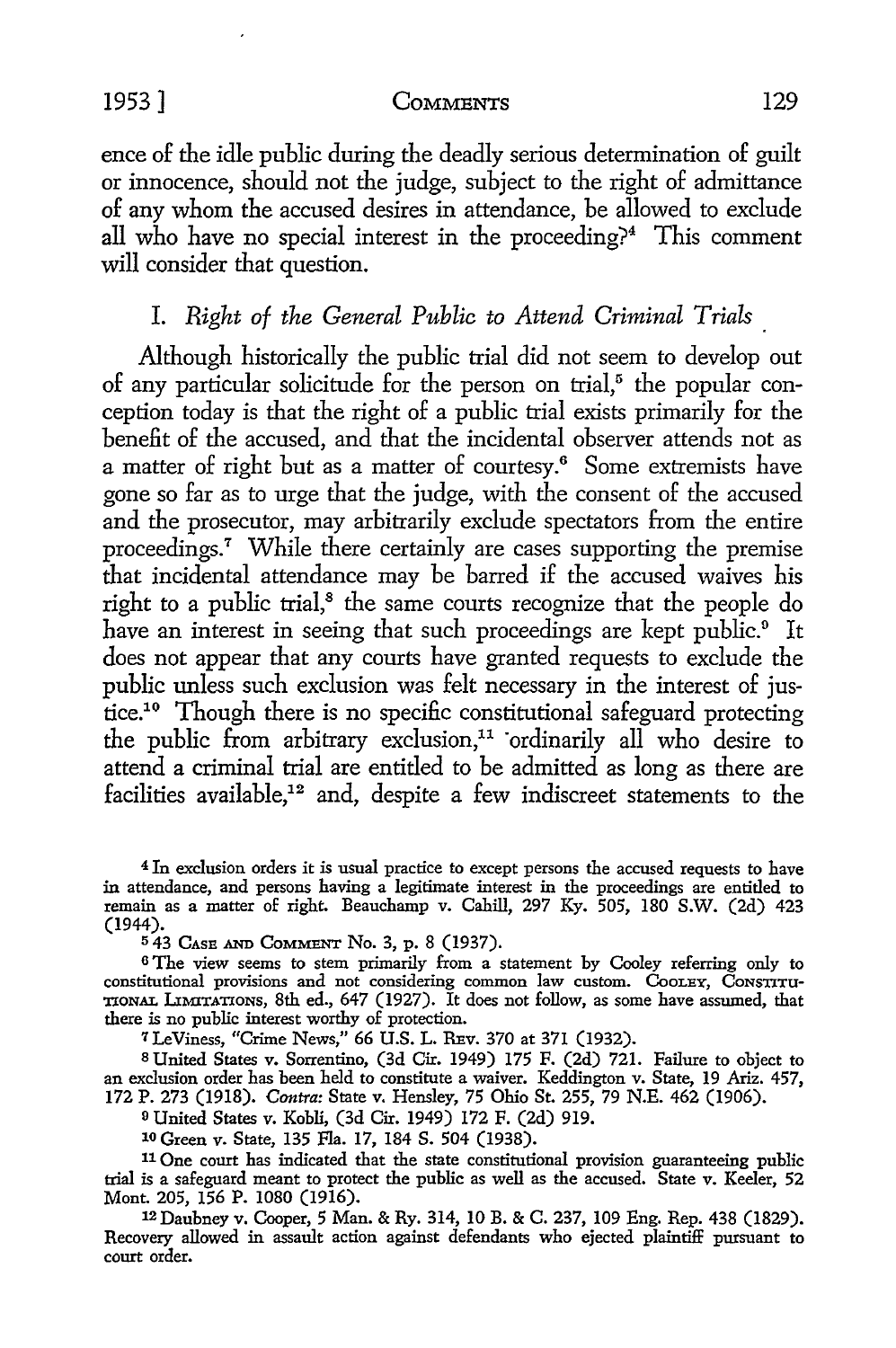contrary, most jurisdictions recognize that a judge has no authority to bar citizens indiscriminately from the courts.<sup>13</sup> In a number of states legislative enactments require all judicial proceedings to be public, with the exception of certain enumerated classes of cases.14

The basis of such a right in the public is a recognition of the fact that the people have an interest in knowing how the judicial system is functioning,<sup>15</sup> and in seeing that the accused is given a fair and impartial trial and that the prosecution is accorded a proper opportunity to present its case.16 Publicity in criminal proceedings constitutes an ever present check on the judge, stimulating his sense of responsibility and curbing his prejudices.<sup>17</sup> Furthermore, it provides a security for the conscientious jurist who has no reason to conceal his activity, thwarting attempts to discredit him by false accusations concerning his impartiality or competence. As continental experience has demonstrated, judicial laxity and venality increase in the absence of critical scrutiny.<sup>18</sup> Unless the necessity of excluding the public in the interest of a fair trial outweighs the advantages to be gained from publicity, the judge is not entitled *to* the prerogative either by his own motion or in concurrence with the desires of the parties.

### II. *Right of the Press to Attend Criminal Trials*

In America the fourth estate is an institution of special privilege; it has been accorded the most solicitous treatment in the courtrooms of the land, securing admittance in numerous instances when the doors have been closed in the face of the masses.<sup>19</sup> In general it has been

13 Williamson v. Lacy, 86 Me. 80, 29 A. 943 (1893). In action against judge by persons excluded from a trial, recovery was denied solely on the ground that a judge is not answerable in damages when acting in a judicial capacity. *Accord:* Crisfield v. Perine, 15 Hun. (N.Y.) 200 (1878), affd. 81 N.Y. 622 (1880).

<sup>14</sup>Juvenile court cases are regularly conducted in privacy. In civil litigation divorce cases and cases involving trade secrets are frequently heard aBsentia the public. Statutes are collected in 6 W1GMORE, EVIDENCE, 3d ed., §1834 (1940).

15 State v. Hensley, 75 Ohio St. 255, 79 N.E. 462 (1906), noted 20 HARV. L. REV. 489 (1907).

16 State v. Beckstead, 96 Utah 528 at 534, 88 P. (2d) 461 (1939).

17 1 BENTHAM, RATIONALE OF JumcrAL EVIDENCE 522, 523, 568-572 (1827).

<sup>18</sup> ESMEIN, HISTORY OF CONTINENTAL CRIMINAL PROCEDURE 3, 145-164, 165-172, 397, 439, 442 (1913). It was not the secret procedure that was so objectionable; it was the practices accompanying it.

19 Instances in which the press has been excluded from criminal trials are exceedingly rare. People v. Hall, 51 App. Div. 57, 64 N.Y.S. 433 (1900) (order loosely enforced). In determining whether the accused has been denied a public trial emphasis is frequently placed on the fact that the press is not excluded. People v. Byrnes, 84 Cal. App. (2d) 72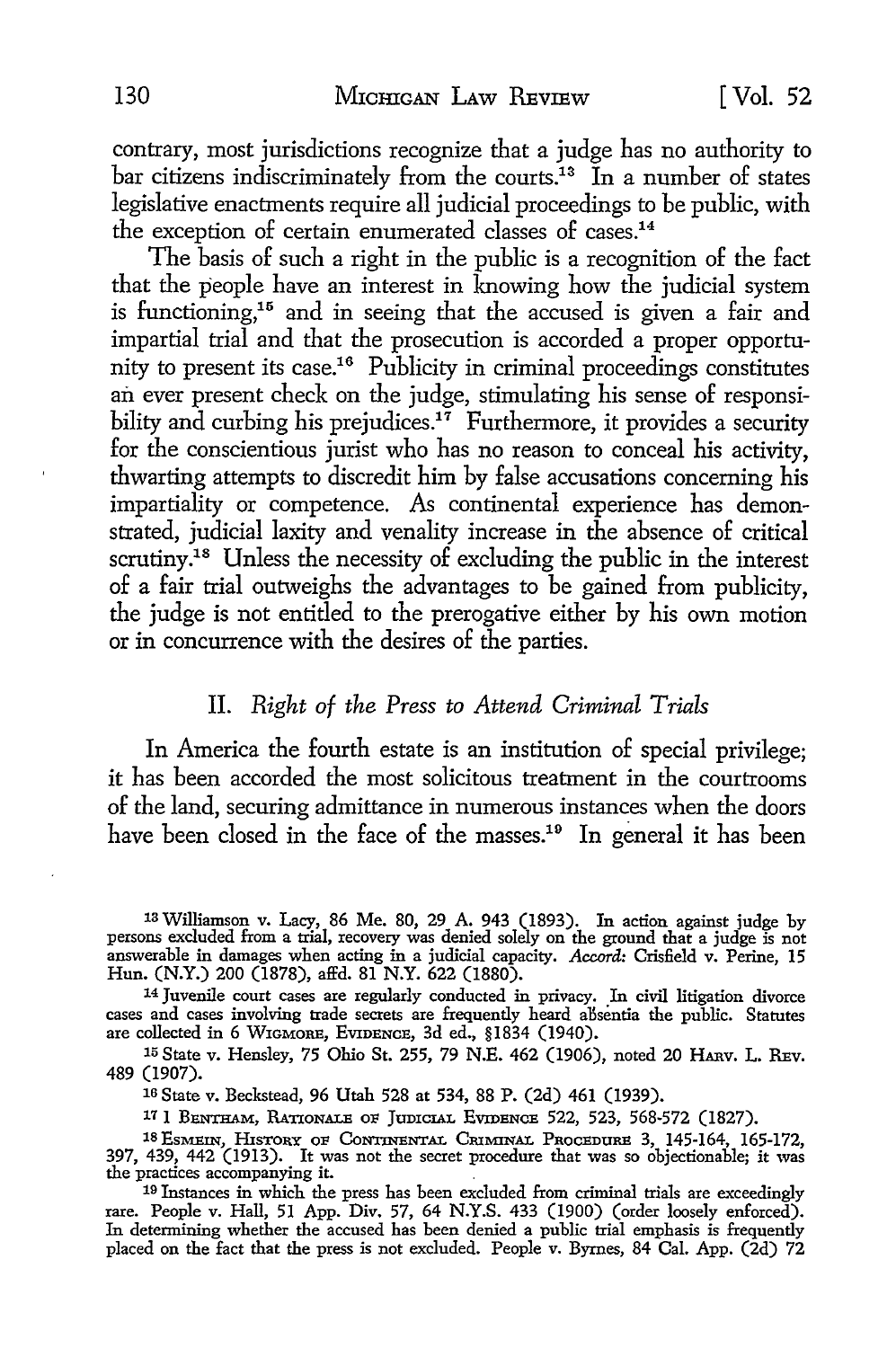recognized that the press, as the representative of the people, is entitled to discuss trial proceedings freely<sup>20</sup> and can, if necessary, compel officials to make judicial records available for that purpose.21 However, a review of its conduct has led serious thinkers *to* conclude that the press is motivated only by a desire *to* increase circulation, and the illeffects of such a policy outweigh any possible services which might result from complete coverage of criminal trials.22 In support of this premise the picture painted is indeed black. Sensational cases are tried in the press before reaching the courtroom. During the trial news services invade the premises with such disconcerting paraphernalia as telegraph and recording apparatus, Hash cameras, microphones and, recently, television equipment.<sup>23</sup> In this turbulent atmosphere twelve forgotten men try to do justice while a disgusted citizenry concludes that criminal trials are a farce.<sup>24</sup> It is apparent that such situations call for effective sanctions, but does exclusion of the press constitute the proper remedy?

Unlike British courts, which freely inflict contempt penalties on newssheets jeopardizing impartial determination of litigation,<sup>25</sup> the American bench has seldom invoked the contempt process in similar

at 76, 190 P. (2d) 290 (1948), noted 22 TBMP. L.Q. 232 (1948). A court may be entitled to exclude newsmen from a courtroom in order to prevent publication of salacious details. See Bloomer v. Bloomer, 197 Wis. 140, 221 N.W. 734 (1928) (divorce proceeding). It is doubtful that a court can effectively enforce the order by forbidding publication of the testimony, at least in the absence of a statute. In re Shortridge, 99 Cal. 526, 34 P. 227 (1893).

20 "A trial is a public event. What transpires in the court room is public property." Craig v. Harney, 331 U.S. 367 at 374, 67 S.Ct. 1249 (1947).

21 Bend Publishing Co. v. Haner, 118 Ore. 105, 244 P. 868 (1926). In the absence of a statute, the right of private persons to have access to public records is more doubtful.

22 See White, ''Newspaper and Radio Coverage of Criminal Trials: A Modern Dilemma," 41 J. CruM. L. 306 (1950).

23 Televising of courtroom scenes during a murder trial has been held to be improper, but not reversible error. People v. Stroble, 36 Cal. (2d) 615, 226 P. (2d) 330 (1951), noted in 25 TEMP. L.Q. 91 (1951). Courts have acted to exclude cameras and radio equipment from courtrooms; there has also been legislative activity in this respect. Yesawich, "Televising and Broadcasting Trials," 37 CoRN. L.Q. 701 at 712-717 (1952). Taking a photograph in the courtroom in violation of court order has been cited in contempt. Ex parte Sturm, 152 Md. 114, 136 A. 312 (1927).

24 It is argued that in sensational criminal trials in which there is a large attendance, counsel are likely to address their arguments to the audience and the press rather than to the jury. While this is a valid criticism, is it proper to treat such practice as a defect in the system of public trial when the real fault lies in the individuals involved and can be remedied in most instances by a word from the bench instead of excluding the public before trial begins?

25 Goodhart, "Newspapers and Contempt of Court in English Law," 48 HARv. L. REV. 885 (1935).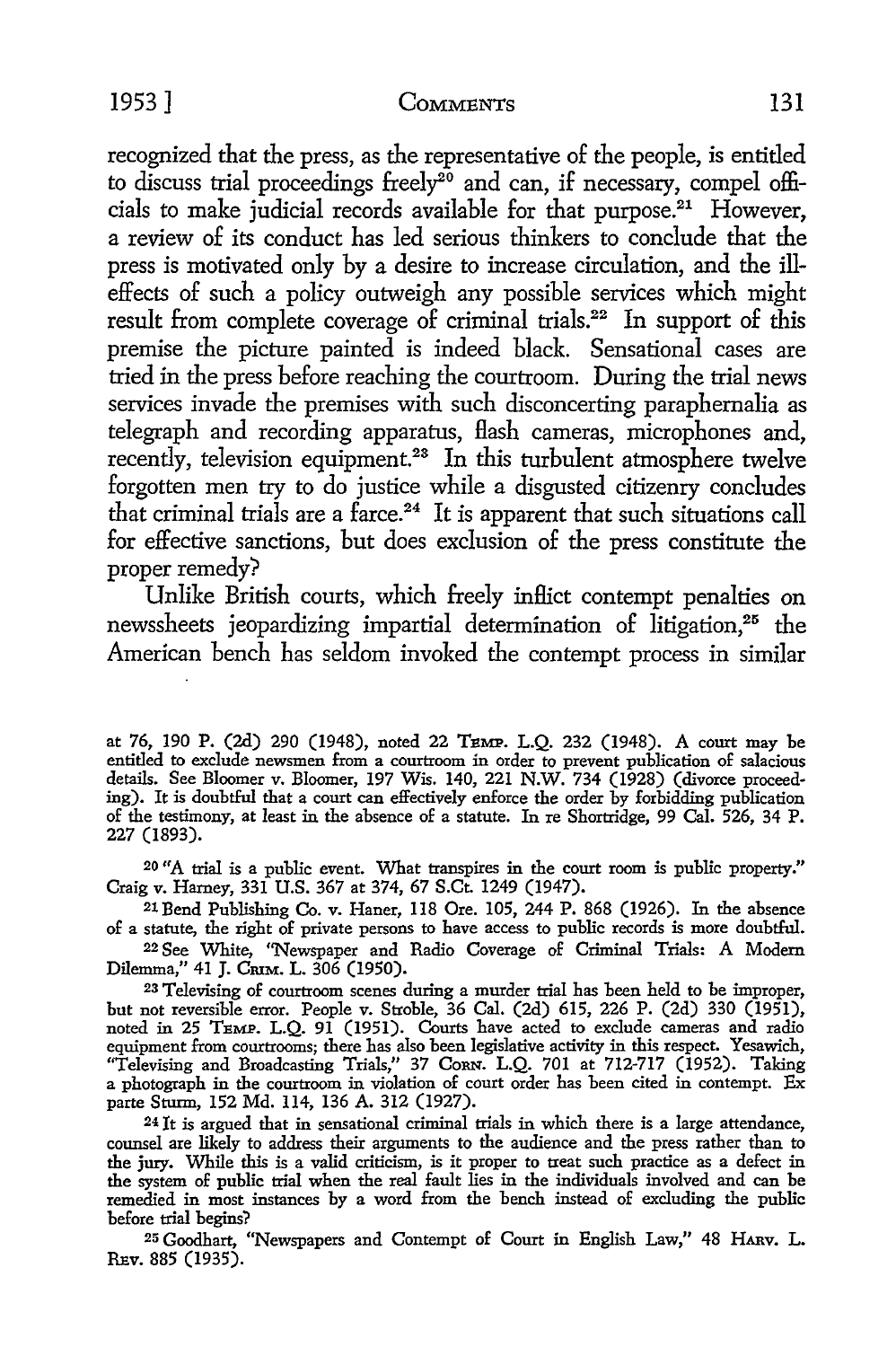situations.26 It is not because our courts lack authority to punish abuses of the press which have the effect of preventing a fair trial.<sup>27</sup> Hesitancy seems to stem primarily from the political processes by which judges are selected.<sup>28</sup> Perhaps for the same reason the courts have been even less inclined to exclude the press from criminal proceedings.29 Although courtrooms occasionally have been temporarily cleared, $30$  there is little precedent for a sweeping order of exclusion barring the press throughout the trial.<sup>31</sup> Since freedom of the press is not an unabridged license, the press, like the public, should be subject to temporary orders of exclusion. Furthermore, a judge should have authority to admit members of the press conditionally, subject to prior promises not to publish specified matters if the judge considers them prejudicial. It has been suggested that such power might be unconstitutional<sup>32</sup> as it is in the nature of a prior restraint on publication.<sup>33</sup> Although permanent restraints of such a nature may be objectionable, there is authority for conditional admission of press representatives upon agreement not to comment on the trial until the jury has rendered a verdict.<sup>34</sup> Permanent exclusion from a trial, on the other hand, is an extreme measure which penalizes the responsible press for the misconduct of an irresponsible minority. Such action is not necessary to secure a fair trial for the accused, since prejudice usually results not from a truthful report of the trial proceedings which the jury hears and evaluates for itself, but from pre-trial accounts which render it impossible to select impartial jurors and from statements circulated during the trial which are not traceable to anything stated on the witness stand. The only remaining reasons for excluding the press would be to protect the

26 Nelles and King, "Contempt by Publication in the United States," 28 CoL. L. REv. 525-562 (1928).

27Tate v. State ex rel. Raine, 132 Tenn. 131, 177 S.W. 69 (1915).

28 If a publication interferes with the due administration of justice, contempt proceedings ·are probably still available despite the doctrine of the Bridges case which limits the power of summary contempt where criticism is directed against the bench to instances constituting a clear and present danger to impartial determination of litigation. Bridges v. California, 314 U.S. 252, 62 S.Ct. 190 (1941). The question appears to be still open if the publication is of a nature tending to influence the jury. Baltimore Radio Show v. State, 193 Md. 300, 67 A. (2d) 497 (1949), cert. den. 338 U.S. 912, 70 S.Ct. 252 (1950).

29 Perry, "The Courts, the Press, and the Public," 30 MICH. L. REV. 228 (1931). 30 People v. Hall, 50 App. Div. 57, 64 N.Y.S. 433 (1900); Hogan v. State, 191 Ark.<br>437, 86 S.W. (2d) 931 (1935).

31 Occasionally, in the interest of a fair trial, even an accurate account of proceedings should not be published. 2 BISHOP, CRIMINAL LAW §259 (1923).

32 Comment, 63 HARv. L. REv. 840 (1950).

33 Near v. Minnesota, 283 U.S. 697, 51 S.Ct. 625 (1931).

34 United States v. Holmes, (C.C. Pa. 1842) 26 Fed. Cas. 360, No. 15,383.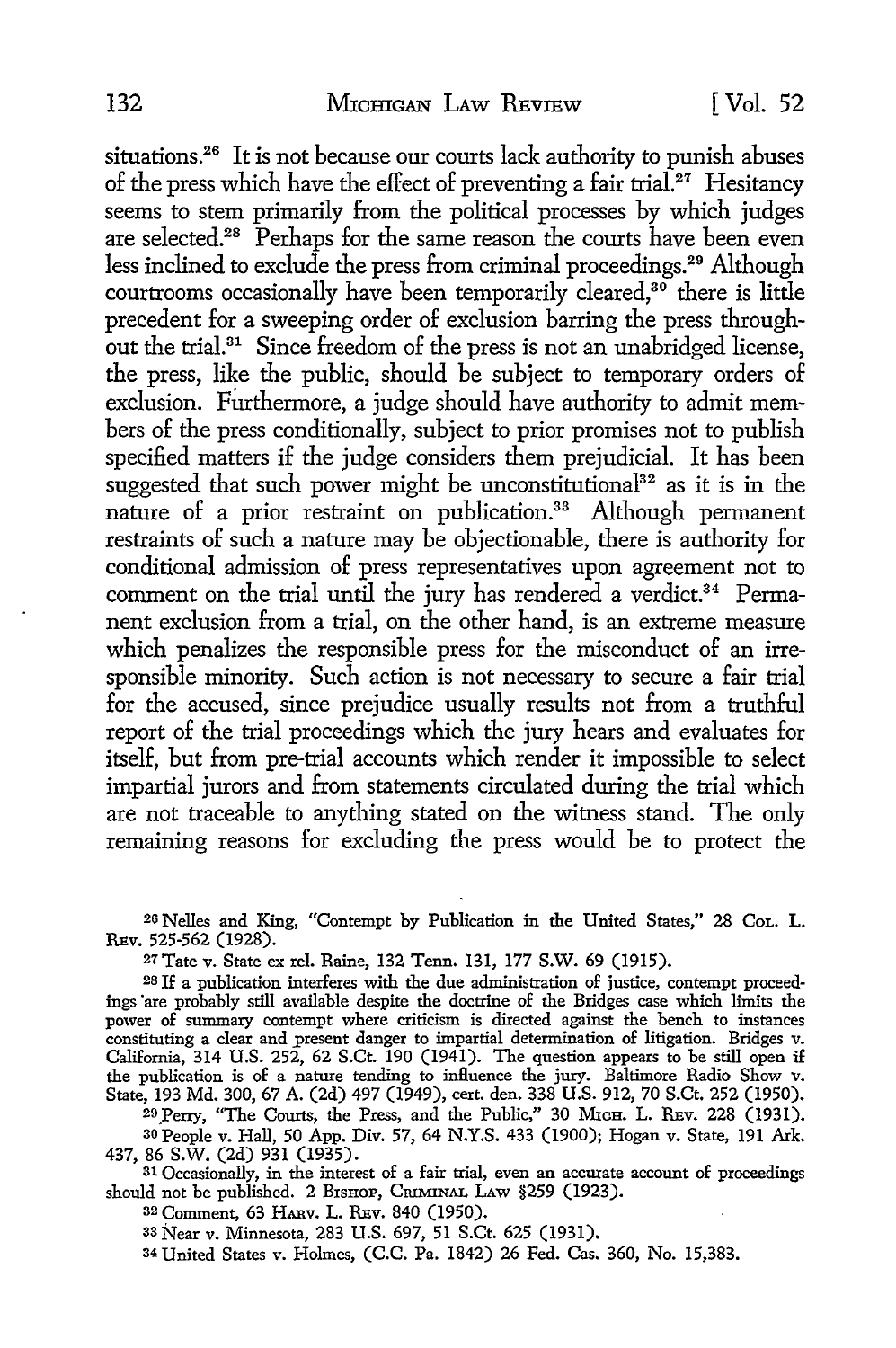judge from press retaliation for his handling of a case, a protection to which, apparently, he is not entitled; $35$  to protect innocent witnesses from being exploited in the press, a protection not generally accorded; or to protect the public itself from salacious details of sensational cases, a protection which a New York trial court recently deemed more important than the accused's right to a public trial.<sup>36</sup>

## III. *Accused's Right to a Public Trial*

While the casual observer has seldom contested the authority of a judge to exclude him, the accused has frequently asserted that such exclusion is a violation of his right to a public trial, a right guaranteed by the Sixth Amendment in federal cases and also by most state constitutions.<sup>37</sup> In some courts the phrase "public trial" has come to mean a trial which is not a secret trial. The constitutional right is satisfied if court officers, witnesses, persons otherwise connected with the proceedings and personal friends of the accused are permitted to attend.38 This is considered sufficient to avert the abuses of earlier secret proceedings which the constitutional provisions were designed to prevent, and the accused is entitled to no more. Other courts construe the phrase to mean a trial open to the general public, recognizing, however, that the right of the accused to a public trial is a relative, not an absolute right and may be abridged if it becomes necessary to do so in order to administer justice. A public trial, they premise, means something more than a fair trial and therefore is not to be strictly limited to classes of persons necessary to insure a fair trial.39 In a few courts it has also been suggested that the accused must demonstrate that the exclusion order is in fact prejudicial,<sup>40</sup> but the majority of courts hold that denial of the constitutional right is prejudicial in itself.41 In support of the majority position it can be argued that prejudice is likely to occur

<sup>37</sup>Comment, 49 CoL. L. REv. 110 (1949).

38 State v. Nyhus, 19 N.D. 326, 124 N.W. 71 (1909).

39 People v. Murray, 89 Mich. 276, 50 N.W. 995 (1891); People v. Greeson, 230 Mich. 124, 203 N.W. 141 (1925).

40 Benedict v. People, 23 Colo. 126, 46 P. 637 (1896).

41 People v. Hartman, 103 Cal. 242, 37 P. 153 (1894).

<sup>35</sup> See note 28 supra.

<sup>36</sup> N.Y. TIMES, Feb. 10, 1953, p. 1: I. Several newspapers appealed from the order excluding the press. Justice Schreiber of the New York Supreme Court ruled the newspapers had no constitutional right to attend all criminal trials and report all proceedings therein. United Press Assns. v. Valente, 120 N.Y.S. (2d) 642 (1953). On appeal to the appellate division the ruling was upheld (3-2 decision) on the ground that the petitioners had no standing in court to protest the exclusion order. 120 N.Y.S. (2d) 174 (1953).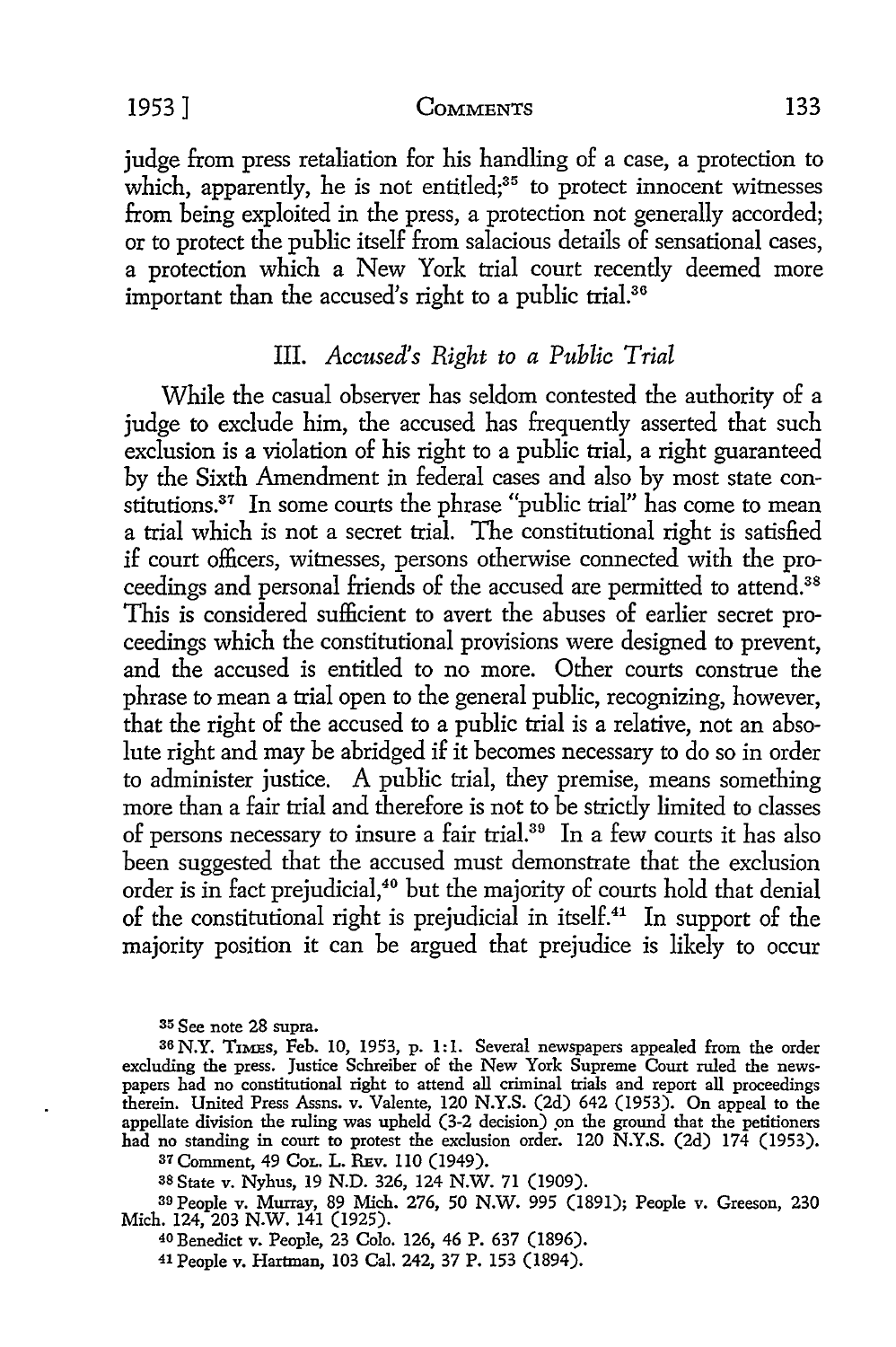which may never be exposed.<sup>42</sup> Possibilities of prejudice are varied. If the accused is innocent, it is important to him that he be exonerated not only in the eyes of the jury but likewise in the eyes of the community where he is known. Loose-mouthed assertions published for all the world to read cast a pall of guilt on a person which lingers even after he is found innocent; to deny a public trial is to deny an opportunity to raise the pall.43 While courts recognize that an exclusion order should not reflect prejudicially on the accused or tend to discredit him in the eyes of the  $i$ ury,<sup>44</sup> little consideration has been given to the fact that in certain instances the very act of excluding the public will adversely influence the jury as to the enormity of the crime or unduly impress them as to the importance of the evidence.<sup>45</sup> Wigmore points out two further benefits of publicity: (1) The presence of an audience will tend to prevent misstatements on the part of witnesses who have greater reason to believe that a falsehood will be exposed if informed observers are apprised of their testimony;<sup>46</sup> and  $(2)$  publicity may secure useful testimony previously unknown to the accused, particularly when the statements are made available to a wide audience through the press.47 One further argument advanced in support of a public trial is that the accused may be unable to prove unfair treatment at the hands of the court unless the proceeding is public,<sup>48</sup> but in this respect the presence of his friends would assure witnesses available to testify in his behalf.

Recently, in *In re Oliver*,<sup>49</sup> the United States Supreme Court ruled that the due process clause of the Fourteenth Amendment required a

42 Davis v. United States, (8th Cir. 1917) 247 F. 394.

44 Dutton v. State, 123 Md. 373 at 387, 91 A. 417 (1914). Examining Italians for weapons as they entered courtroom held not prejudicial when jury was not aware of that fact. People v. Mangiapane, 219 Mich. 62 at 68, 188 N.W. 401 (1922). But moving trial to a theater to accommodate spectators was cause for reversal as jury could infer therefrom the court felt it immaterial how accused was tried. Roberts v. State, 100 Neb. 199, 158 N.W. 930 (1916).

<sup>45</sup>State v. Osborne, 54 Ore. 289, 103 P. 62 (1909). It would seem that if the public is ordered excluded the jury should be instructed that the exclusion should not be construed as an indication of guilt on the part of the accused or of truthfulness of the witnesses about to testify, yet such instructions do not seem to be requested or given. Compare the instructions given when accused is brought into court manacled. Mahley v. State, 49 Ohio App. 359 at 376, 197 N.E. 339 (1934).

46 This premise appears in the works of Blackstone and other early writers, 3 BLACKST., CoMM., Wendell ed., 372-373 (1854). See also 1 BENTHAM, RATIONALE OF JUDICIAL EVIDENCE 522, 523, 568-572 (1827).

47 6 WrGMORE, EVIDENCE, 3d ed., §1834 (1940).

<sup>48</sup>Tilton v. State, 5 Ga. App. 59, 62 S.E. 651 (1908).

49 333 U.S. 257, 68 S.Ct. 499 (1948), noted 39 J. CnIM. L. 359 (1948).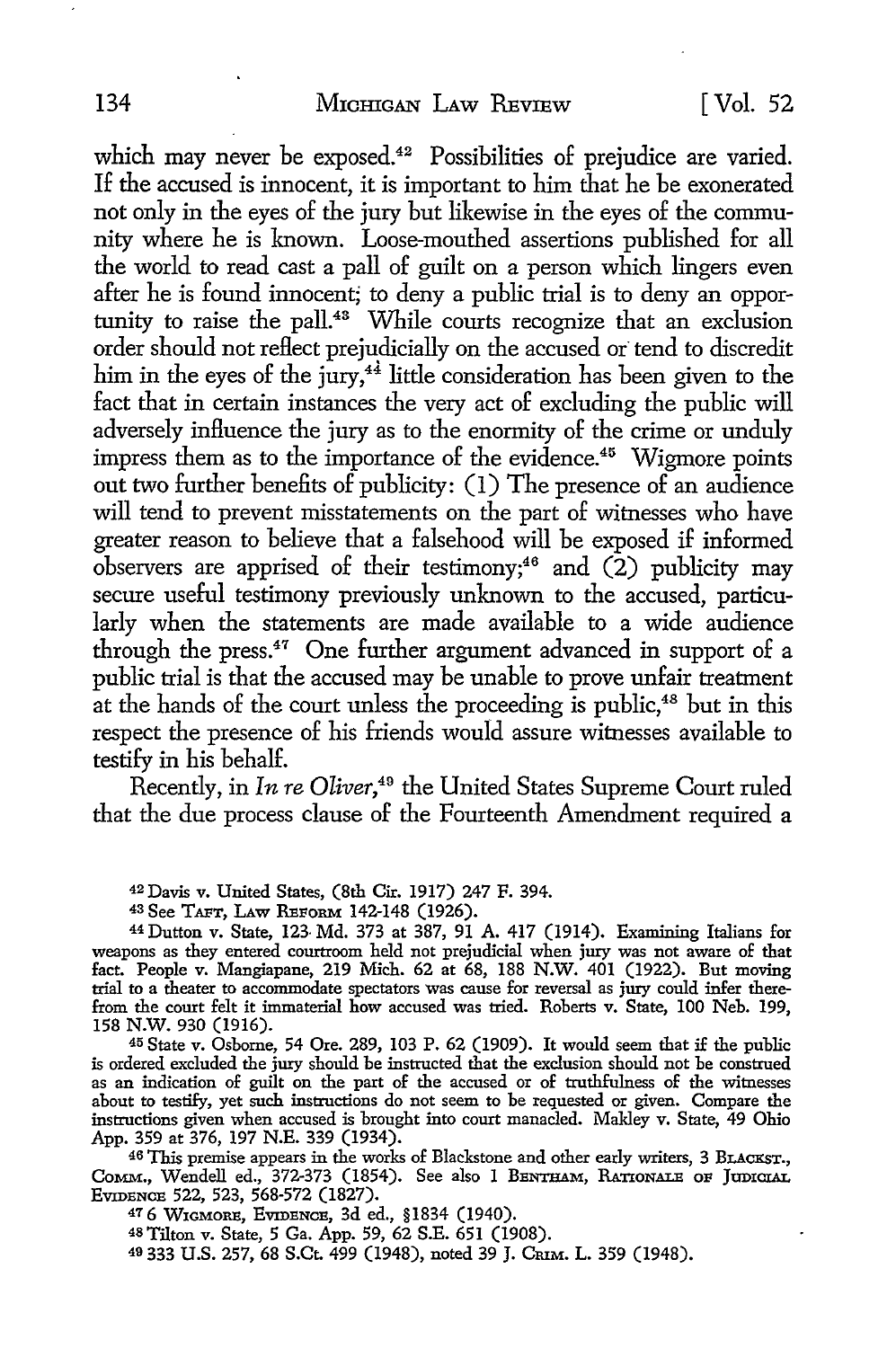public trial in state criminal proceedings. As the case was an extreme one involving summary contempt punishment of a witness in a secret one-judge grand jury inquiry, it was not necessary to define sharply the scope of the newly recognized right. In interpreting the Sixth Amendment, the lower federal courts have imposed severe restrictions on the discretion of the trial judge to exclude the public in federal criminal cases.<sup>50</sup> Although early cases supported broad discretionary exclusion power in the judges, $51$  the later cases are of the view that except in extraordinary instances exclusion of the general public over the accused's objection constitutes a denial of a public trial.<sup>52</sup> While it might be argued that the Fourteenth Amendment entitles the accused to similar treatment in state proceedings, the law has not tended to impart the same strict construction to the fundamental concepts constituting due process under the Fourteenth Amendment as has been imparted to the correlative rights specifically enumerated in the first ten amendments.<sup>53</sup> The refusal of the Supreme Court on several occasions to review cases in which it was alleged that the accused had been denied due process under the Fourteenth Amendment is perhaps indicative of a reluctance to interfere with local discretion in interpreting the nature of a public trial so long as the determination does not deprive the accused of a fair trial.<sup>54</sup> So far the lower federal courts have not carried over the interpretation of "public trial" under the Sixth Amendment to the Fourteenth.<sup>55</sup>

## IV. *Discretionary Authority of a Judge to Exclude the Public and Press from a Criminal Trial*

Circumstances may arise, it is universally conceded, in which it becomes necessary for the judge to exclude a part or all of the public and in such instances neither the public nor the accused has cause for objection. While there is general agreement recognizing authority to exclude in a number of situations, there is complete disagreement in

55 Melanson v. O'Brien, (1st Cir. 1951) 191 F. (2d) 963.

<sup>50</sup> Davis v. United States, (8th Cir. 1917) 247 F. 394.

<sup>51</sup> Reagan v. United States, (9th Cir. 1913) 202 F. 488; Callahan v. United States, (9th Cir. 1917) 240 F. 683.

 $^{52}$  United States v. Kobli, (3d Cir. 1949) 172 F. (2d) 919, noted with approval 28 TEX. L. REV. 265 (1949). TEX. L. Rav. 265 (1949). 53 Betts v. Brady, 316 U.S. 455 at 462, 62 S.Ct. 1252 (1942).

<sup>54</sup>Commonwealth v. Blondin, 324 Mass. 564, 87 N.E. (2d) 455 (1949), cert. den. 339 U.S. 984, 70 S.Ct. 1004 (1950), reviewed on writ of habeas corpus in Melanson v. O'Brien, (1st Cir. 1951) 191 F. (2d) 963 at 965. See also Moore v. State, 151 Ga. 648, 108 S.E. 47 (1921), writ of error dismissed 260 U.S. 702, 43 S.Ct. 98 (1922).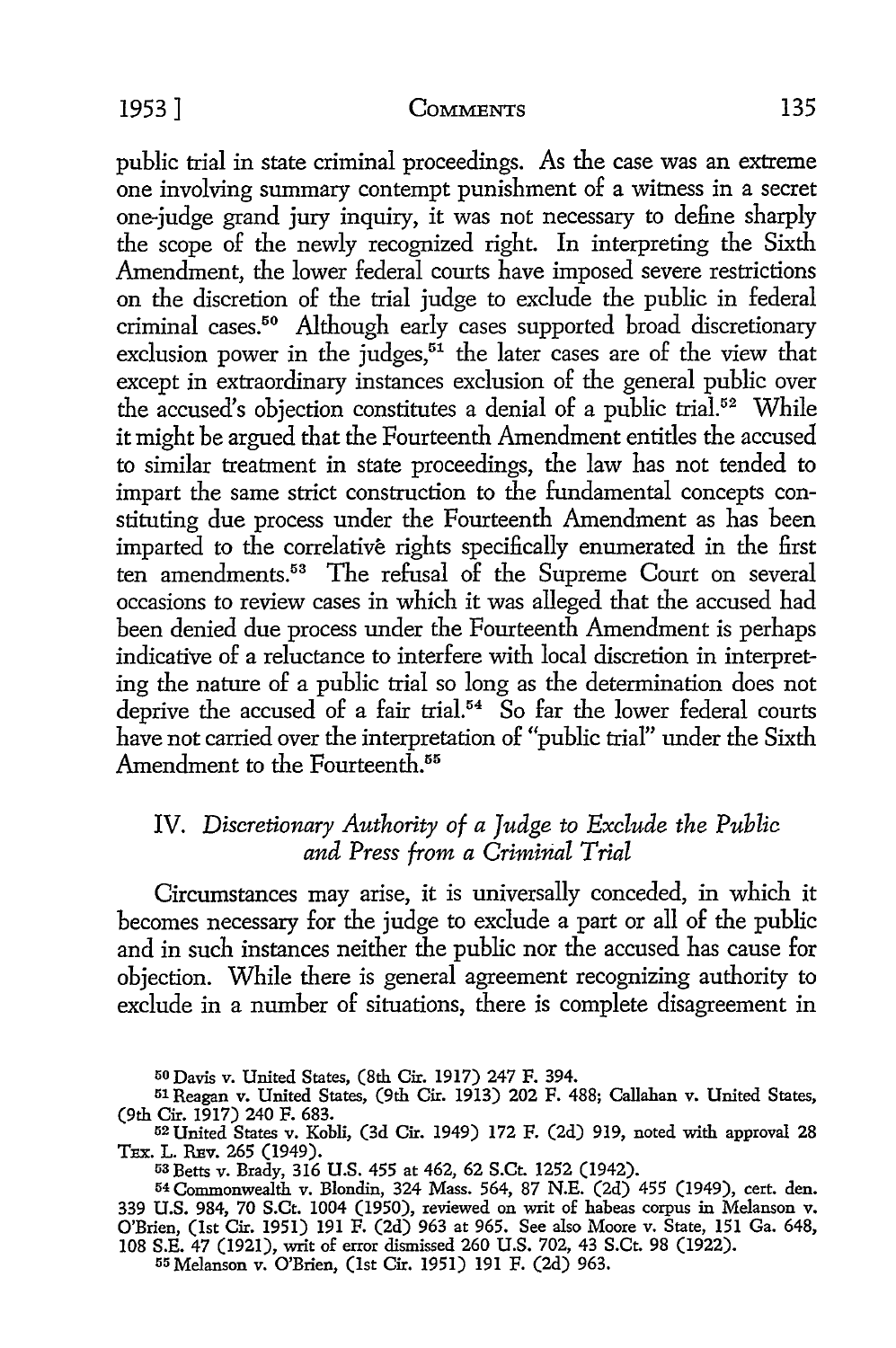others. Ordinarily, a public trial entitles the general public and the press to free access at all times,<sup>56</sup> but occasional sanction has been given to temporary barring of doors when the continuous passage of people proves to be disruptive of proceedings.<sup>57</sup> Particular individuals may be ejected if they prove to be disorderly.<sup>58</sup> If it becomes necessary to clear the courtroom in order to maintain decorum, the judge has power to do so.<sup>59</sup> He may also impose restrictions on attendance in the interest of public health. $66$  Ordinarily the trial must be conducted in a manner enabling all present to understand what is taking place, $61$  but in exceptional circumstances, as in instances requiring earphones to hear transcribed or recorded broadcasts, practical considerations will govern.<sup>62</sup>

Out of special regard for the interest of a witness, the courts have sometimes felt it necessary to exclude the general public. If a witness justifiably fears that circulation of his testimony will subject him to physical violence in retaliation, the public may be excluded to assure his safety.63 However, if the anticipated testimony is merely personally embarrassing to the witness, some courts will not exclude the public, at least in cases where the witness is an adult.<sup>64</sup> The possible embarrassment is considered temporary only, whereas the accused may be irreparably injured. Other courts feel that innocent witnesses should not be degraded or subjected to humiliation, particularly when the

56 People v. Murray, 89 Mich. 276, 50 N.W. 995 (1891). However, witnesses may be excluded from the courtroom and kept apart from each other. State v. Worthen, 124 Iowa 408, 100 N.W. 330 (1904). While jury deliberations are secret, the jury must be recalled into open court for further instructions. Arrington v. Robertson, (3d Cir. 1940) 114 F. (2d) 821. A grand jury indictment must be returned in open court. Zugar v. State, 194 Ga. 285, 21 S.E. (2d) 647 (1942).

57People v. Buck, 46 Cal. App. (2d) 558, 116 P. (2d) 160 (1941) (doors locked to obviate disturbance while instructions were being given to the jury).

58 State v. Copp, 15 N.H. 212 (1844).

59 Lide v. State, 133 Ala. 43, 31 S. 953 (1901).

60People v. Miller, 257 N.Y. 54, 177 N.E. 306 (1931).

61 People v. Southack, (Cal. 1952) 241 P. (2d) 558, modified on other grounds, 248 P. (2d) 12.

62 D'Aquino v. United States, (9th Cir. 1951) 192 F. (2d) 338, cert. den. 343 U.S. 935, 72 S.Ct. 772 (1952).

63 Commonwealth v. Principatti, 260 Pa. 587 at 598, 104 A. 53 (1918). If the presence of a hostile audience creates an atmosphere inimical to accused's right to a fair trial, there may be a denial of due process. See Moore v. Dempsey, 261 U.S. 86, 43 S.Ct. 265 (1923).

64 Green v. State, 135 Fla. 17, 184 S. 504 (1938). Exclusion to prevent embarrassment to an innocent victim requires an assumption that the victim's recital of shame is true and the accused's denial or plea of consent is false. Since there is particular danger in cases involving sex crimes that an order will exclude persons who may be capable of impeaching the one witness testifying against the accused, it has been suggested that embarrassment alone does not justify exclusion. Tanksley v. United States, (9th Cir. 1944) 145 F. (2d) 58, noted 8 UNIV. DETROIT L.J. 129 (1945).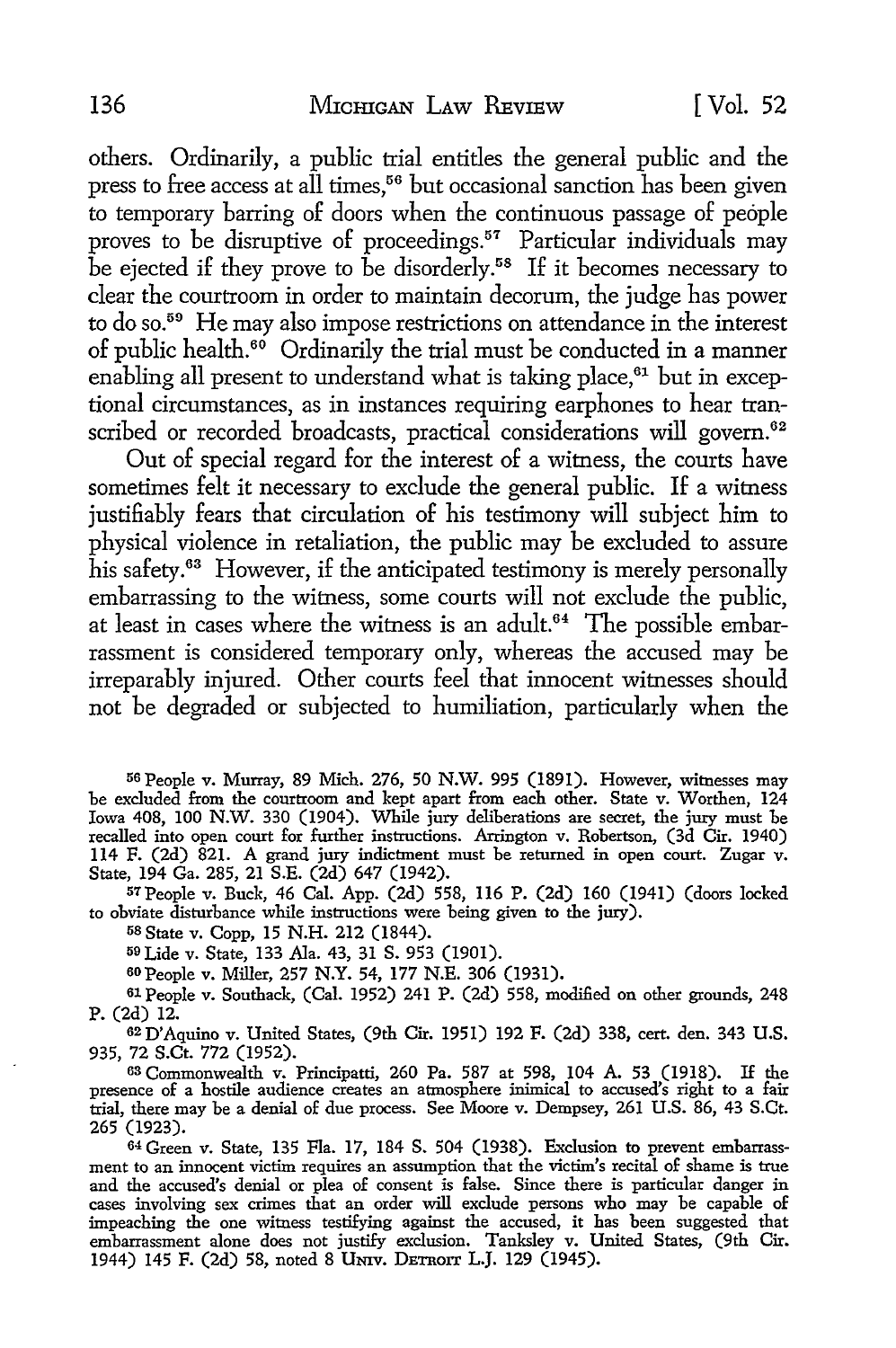accused is the cause of the situation.<sup>65</sup> When the humiliation is so extreme that the witness cannot testify coherently in the presence of an audience, the public may be excluded in order to facilitate the testimony. 66

In cases where the evidence contemplated is of a particularly obscene and . immoral nature, the courts are widely split as to the advisability of excluding the public, agreeing only that exclusion of immature persons from the proceedings is proper. $67$  In some states, statutes provide that the public may be excluded in such cases, and the courts have generally ruled that these statutes do not conflict with the state constitutional provisions requiring a public trial.<sup>68</sup> These courts minimize the latent dangers accompanying restricted publicity of trials and accentuate the benefits thereby inuring to the public. The audience, it is argued, is composed for the most part of individuals drawn by the lurid and sensational who are not motivated by any desire to assure themselves that justice is being done and the courts are properly functioning. If the accused desires exclusion of the public and the press in such cases because their presence may create an atmosphere hostile to his interest, there is no serious objection to excluding onlookers temporarily on the ground that testimony is unfit to be heard. However, the rights of the accused should not be subordinated to the motives drawing those in attendance if he believes their presence is beneficial. It is doubtful whether the testimony presented in court will ordinarily have any serious deleterious effect on the standards of morality.

## V. *Conclusions*

Our courts have operated successfully for nearly two centuries under a theory which permits exclusion of the public only when a particularly grave reason exists and only so long as that reason exists. Any exclusion which is more than temporary in nature renders the trial secret so far as the public is concerned. A judge is not defenseless. He can maintain order and protect witnesses by temporary exclusion, and there is no necessity for permanently excluding the press so long

<sup>65</sup>Dutton v. State, 123 Md. 373, 91 A. 417 (1914).

<sup>66</sup> State v. Callahan, 100 Minn. 63, 110 N.W. 342 (1907).

<sup>67</sup>Wade v. State, 207 Ala. 1, 92 S. 101 (1921).

<sup>68</sup> Moore v. State, 151 Ga. 648, 108 S.E. 47 (1921); *contra:* People v. Yeager, 113 Mich. 228, 71 N.W. 491 (1897).